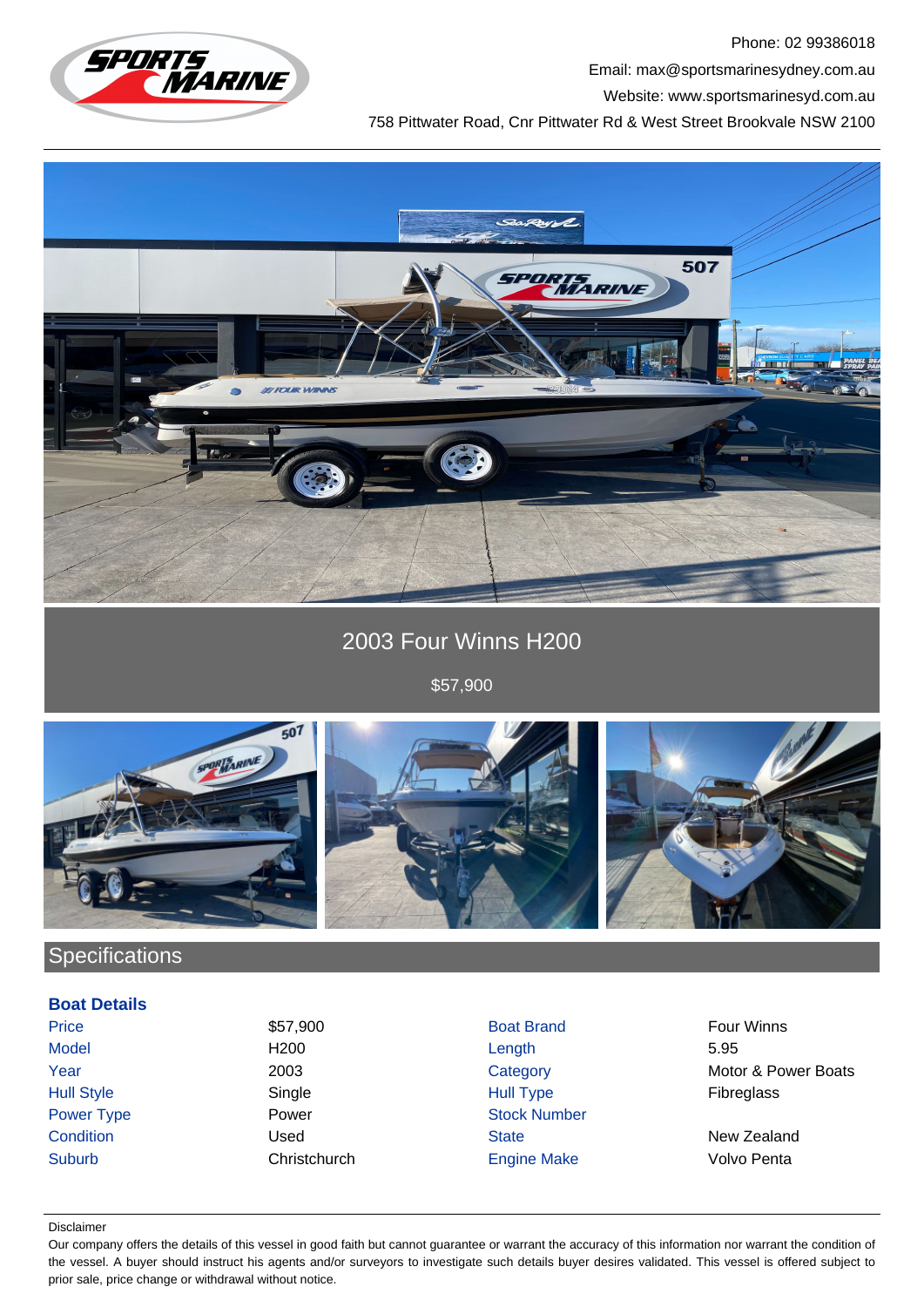

### **Description**

2003 Four Winns H200

Powered by a Volvo Penta 5.0L GXI 270hp sterndrive engine

This is an excellent opportunity to snap up a Four Winns which has just had a complete refresh pre-Christmas. The upholstery has been completely redone, new U-Dek flooring has been installed along with a brand new sound system. Equipped for maximum performance with a 270hp Volvo Penta engine.

Specifications:

- Length-Centerline 5.95 m
- Beam 2.57 m
- Dry Weight 1,350 kg
- Fuel Capacity 159 L
- Draft (Drive Down): 81 cm
- Deadrise 19 deg
- Person Capacity 9

Key Features Included

- New Upholstery
- New U-Dek Flooring on Cockpit, Bow & Swim Platform
- New Hull Wrap
- New Tower Speakers
- New Stereo, Boat Speakers & Amp
- New Tyres & Spare
- Wakeboard Tower
- Bow & Cockpit Cover
- Bimini
- Ski Tow Eye
- Freshly Painted Single Axle Braked Trailer

Ask about our competitive finance rates, we can tailor a package to suit most budgets to approved purchasers.

Nationwide delivery is available.

Sports Marine has been selling quality new & used boats for 40-years. With over 5,000 boats sold you can count on us for great deals and quality after-sales service & support.

Disclaimer

Our company offers the details of this vessel in good faith but cannot guarantee or warrant the accuracy of this information nor warrant the condition of the vessel. A buyer should instruct his agents and/or surveyors to investigate such details buyer desires validated. This vessel is offered subject to prior sale, price change or withdrawal without notice.